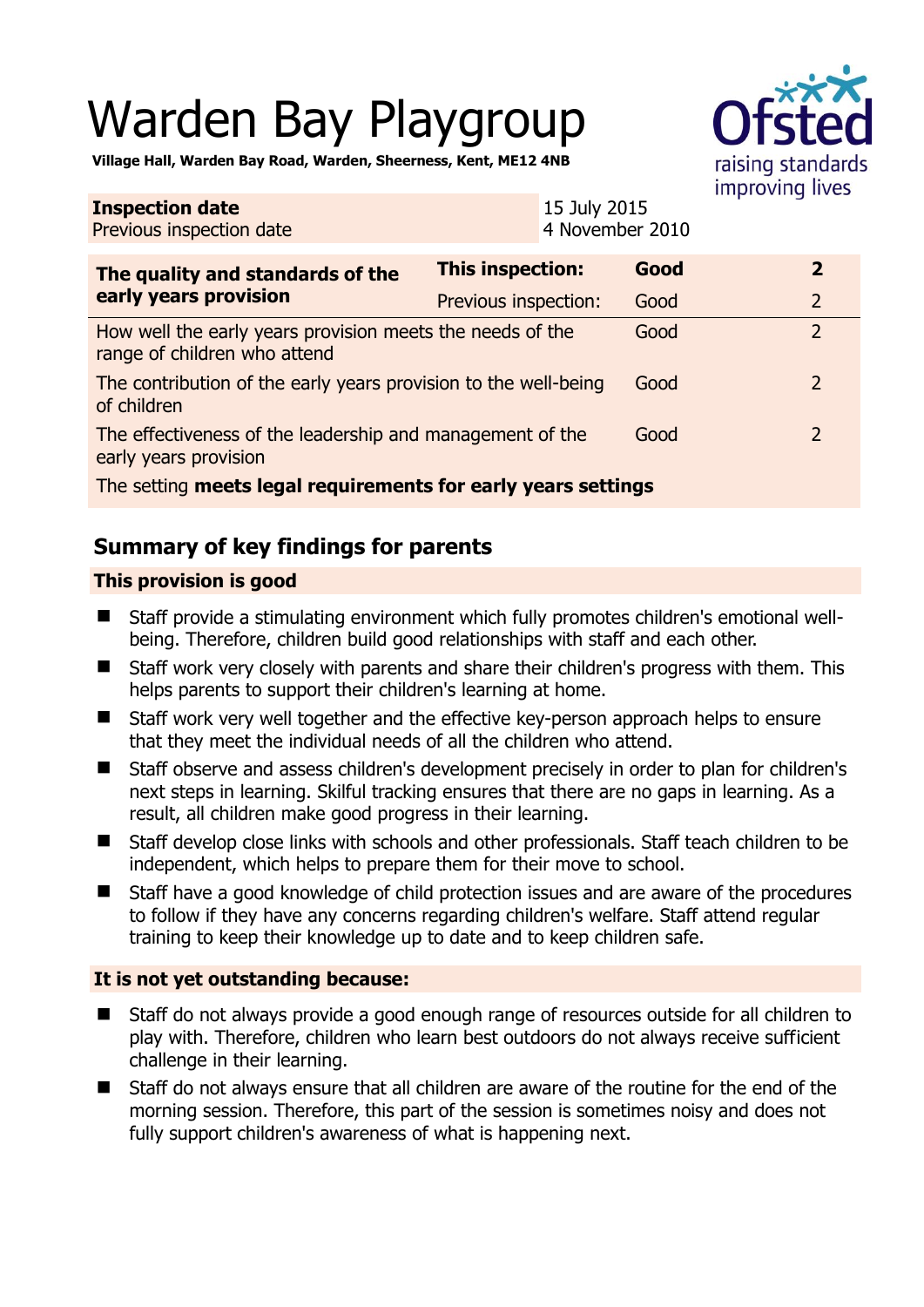# **What the setting needs to do to improve further**

#### **To further improve the quality of the early years provision the provider should:**

- $\blacksquare$  review the arrangements to ensure that children are familiar with the routines of the setting
- develop the range of resources available for children to play with outdoors in order to support those children who learn best outside.

#### **Inspection activities**

- $\blacksquare$  The inspector observed staff playing and interacting with the children.
- The inspector carried out a joint observation with the manager.
- The inspector spoke to parents to gain their feedback.
- The inspector looked at a sample of policies and procedures and children's progress records.
- $\blacksquare$  The inspector held a meeting with the manager.

#### **Inspector**

Caroline Gibbons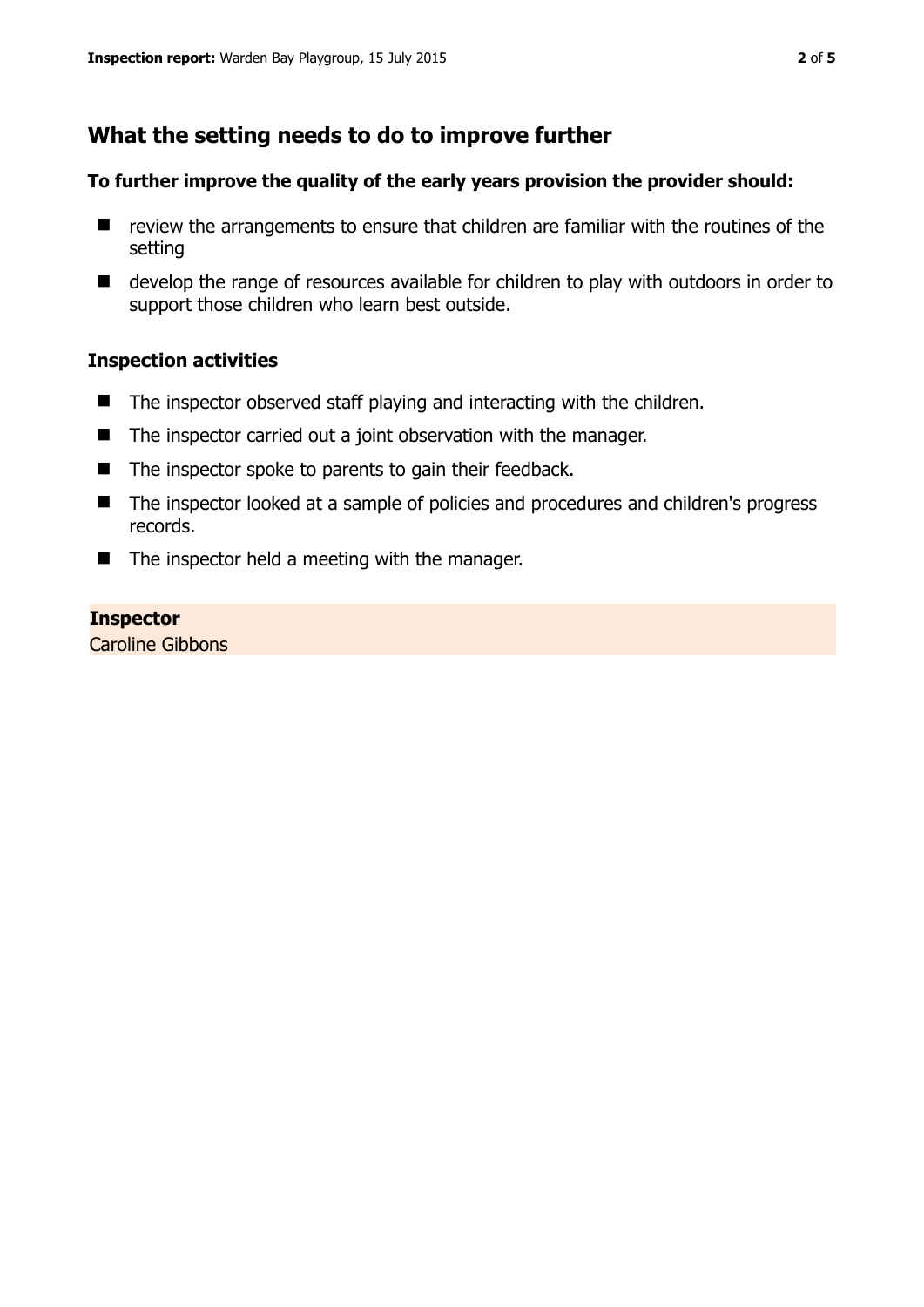## **Inspection findings**

#### **How well the early years provision meets the needs of the range of children who attend. This is good**

Staff have a good understanding of the Early Years Foundation Stage. They provide a good range of resources to interest and motivate the children. During the inspection, the children enjoyed exploring paint and making models with the sand. They use their imaginations in the large role play area, which promotes their creative development well. Staff deployment is very good and they all know how to extend children's learning successfully. For example, they talk about children's height in centimetres and ask children questions to encourage their thinking skills. This enables all children to remain actively engaged at the activities they choose independently. Outdoors children use wheeled toys to extend their physical development and learn about road safety during their play.

#### **The contribution of the early years provision to the well-being of children is good**

Children settle into the setting well. This is in part due to recent training which has identified ways to develop the environment for younger children. Children develop good personal and communication skills. They are confident to access the snack bar for healthy snacks and to manage their own care routines. This helps children to learn about healthy lifestyles. Staff take children on visits locally, which promotes their understanding of the community in which they live, while promoting their physical well-being. Staff are positive role models and give regular praise to children. As a result, children behave well because they learn about the accepted behaviours and boundaries within the setting. Children learn how to keep safe because staff teach them how to manage risk effectively.

#### **The effectiveness of the leadership and management of the early years provision is good**

The manager is highly organised and has attended many training courses during the last year to take on her new role. For example, as a result of monitoring children's progress she identified a gap in communication and language. She then accessed training to help evaluate and strengthen the resources to develop children's language further. The manager works closely with the committee and holds regular staff meetings. She has implemented new strategies for self-evaluation and involves parents, children, committee and staff in the ongoing development of the setting. This helps to maintain improved outcomes for children. The manager ensures that all staff receive challenge to develop their skills further through effective supervision meetings, observation and training. This helps to provide high quality teaching and learning for the children.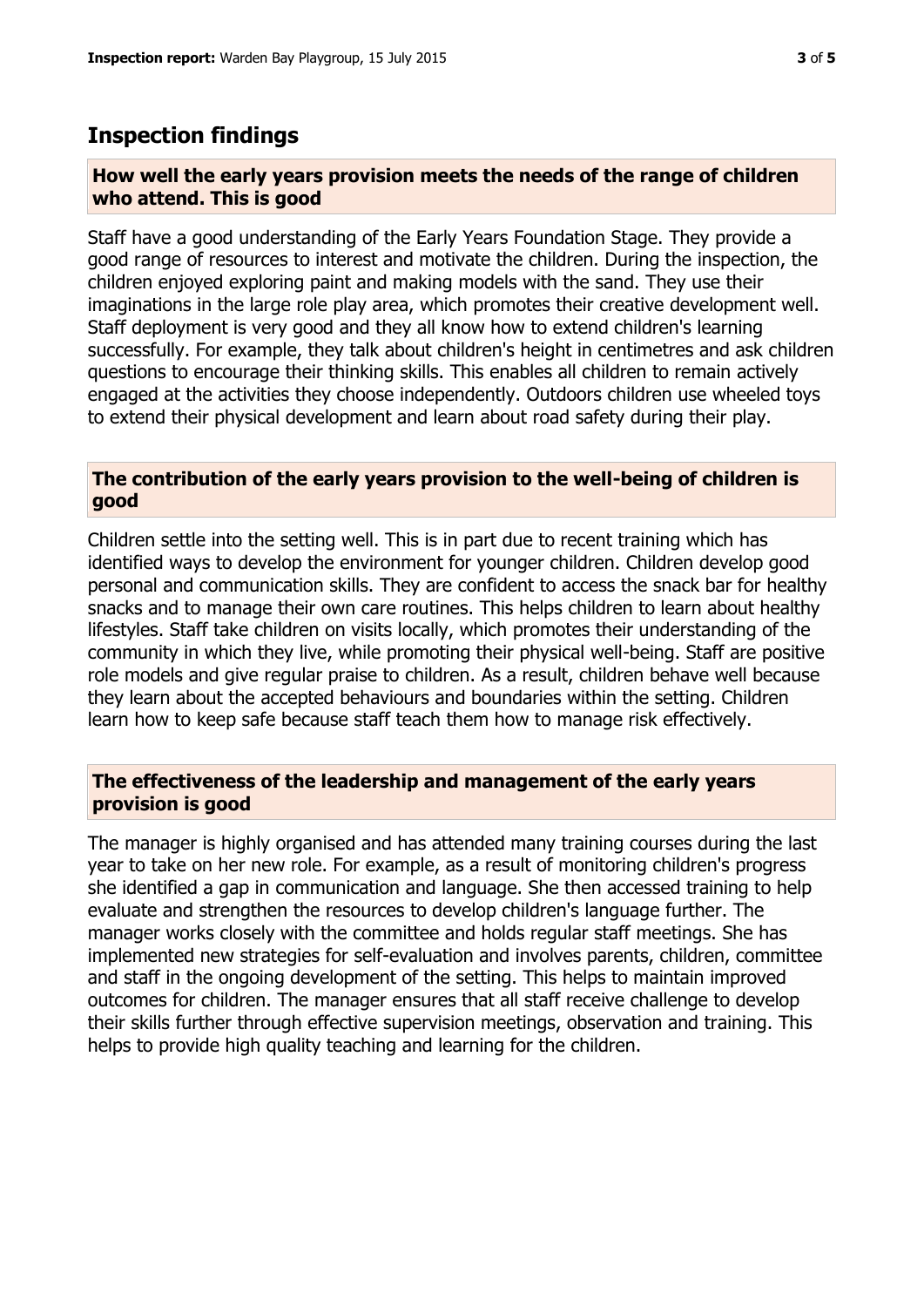# **Setting details**

| Unique reference number       | 127753                         |
|-------------------------------|--------------------------------|
| <b>Local authority</b>        | Kent                           |
| <b>Inspection number</b>      | 984079                         |
| <b>Type of provision</b>      | Sessional provision            |
| <b>Registration category</b>  | Childcare - Non-Domestic       |
| <b>Age range of children</b>  | $2 - 5$                        |
| <b>Total number of places</b> | 30                             |
| Number of children on roll    | 40                             |
| <b>Name of provider</b>       | Warden Bay Playgroup Committee |
| Date of previous inspection   | 4 November 2010                |
| <b>Telephone number</b>       | 07733 210301                   |

Warden Bay Playgroup registered in 1995 and is in Sheerness, Kent. The group opens for five mornings and two afternoons during term time only. There are six staff members, two of whom hold early years qualifications to level 3 and two at level 2. The pre-school is in receipt of funding for two-, three- and four-year-olds.

This inspection was carried out by Ofsted under sections 49 and 50 of the Childcare Act 2006 on the quality and standards of provision that is registered on the Early Years Register. The registered person must ensure that this provision complies with the statutory framework for children's learning, development and care, known as the Early Years Foundation Stage.

Any complaints about the inspection or the report should be made following the procedures set out in the guidance 'Complaints procedure: raising concerns and making complaints about Ofsted', which is available from Ofsted's website: www.gov.uk/government/organisations/ofsted. If you would like Ofsted to send you a copy of the guidance, please telephone 0300 123 4234, or email enquiries@ofsted.gov.uk.